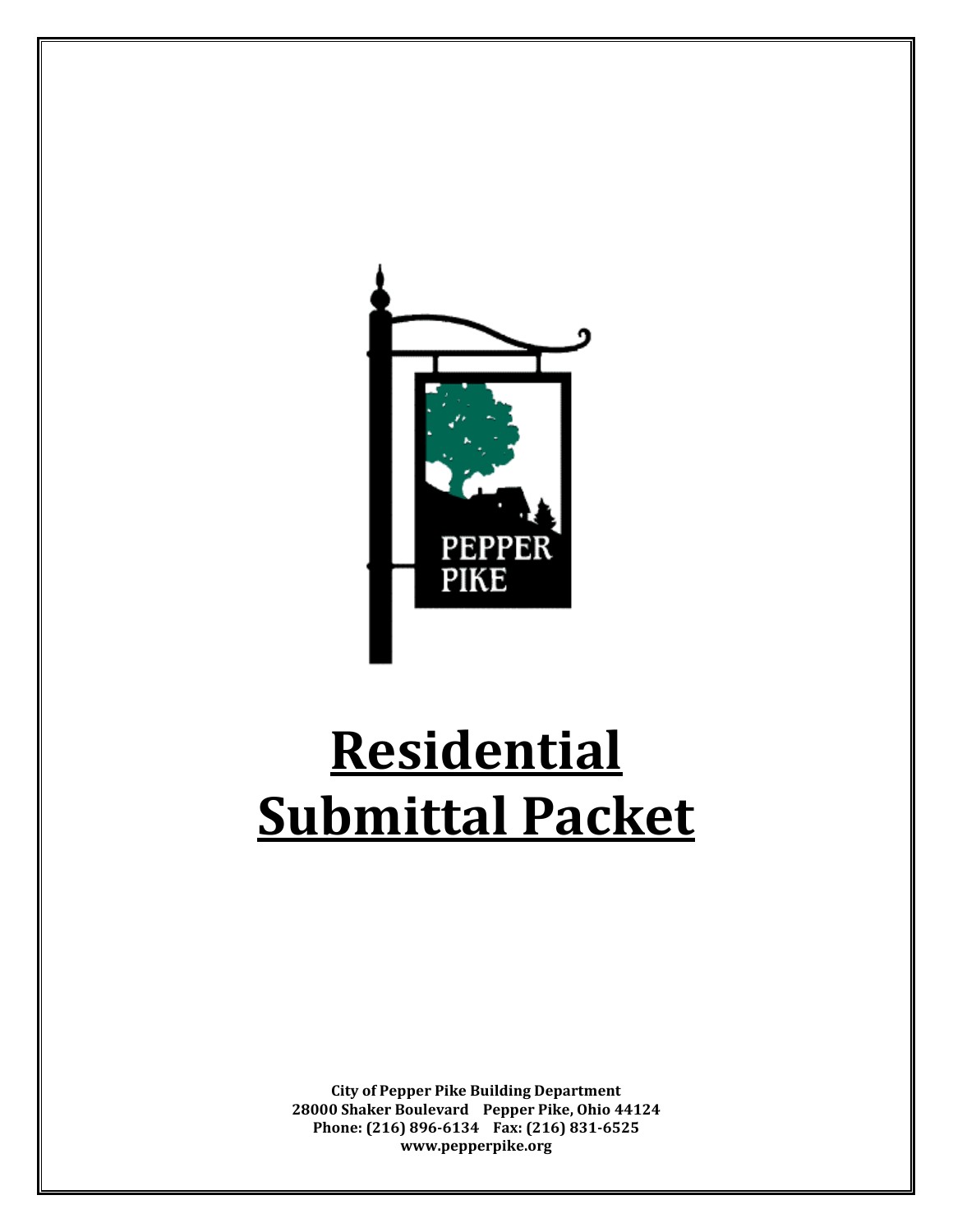## **Submitting for the Architectural Board of Review**

Before any new dwelling structure, addition or site improvements are issued a building permit, the application must be reviewed by the Architectural Board of Review (ABR). The ABR meets the second and fourth Friday of each month. To be on the agenda for the meeting, all applications, associated fees and drawings must be submitted to the Building Department by 11:30 am one week prior to the meeting.

If the proposed project needs to be reviewed by the Planning Commission or Board of Zoning Appeals the applicant will need to fill out the appropriate request to be on the next Planning Commission agenda. The owner or owner's representative will need to be present for the meeting. In order to be on the next Planning Commission agenda, plans must be submitted two weeks prior to the next scheduled meeting.

## **1. The following is required for the ABR submission:**

- a. Application.
- b. Review fee (see fee schedule).
- c. Two (2) sets of drawings.
- d. Two (2) site plans. (New dwellings (4) site plans include landscaping plan).
- e. Photos of existing area(s) where project will take place (Google Earth).
- f. Photos of houses on either side and across the street.
- g. Approval from neighborhood (if applicable).

*Note: Architectural Board of Review approval is not a license to build. After the ABR has approved the project, two (2) complete sets of construction documents, complete with all the ABR changes must be submitted to the Building Department for review for code compliance.*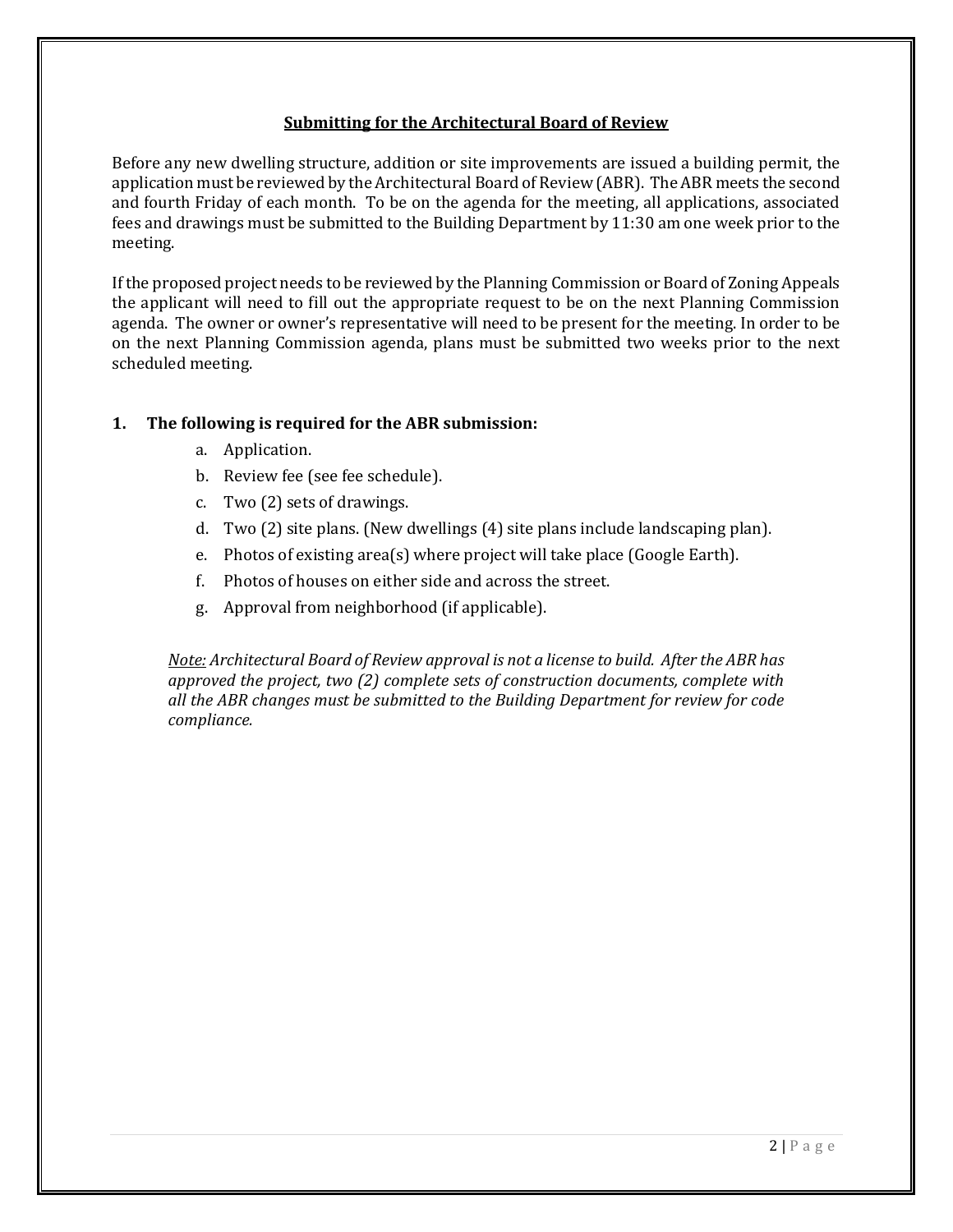## **Submitting for Building Permit Plan Approval**

All plans submitted shall bear sufficient information to determine compliance with City of Pepper Pike Codified Ordinances and the latest addition of the Residential Code of Ohio (RCO).

Buildings or structures located in flood hazard areas must contact the City of Pepper Pike Engineer's Office before applying for a building permit.

## **The following is required for Building Permit Plan Approval:**

Fill out the *"Application for Residential Plan Approval".* You are required to select one of the three (3) methods to show energy compliance. (Page 4 and 5)

## Fill out the *"Ohio Residential Plan Systems Description Form."* (Page 6)

Submit two (2) complete sets of construction documents (complete with all the ABR changes) along with the associated forms. The following submission shall include information necessary to determine compliance with the code. (Full description of the requirements per Section 106 of the Residential Code of Ohio)

- Index
- Site Plan
- Floor Plans
- Exterior Wall Envelope
- Sections
- Ratings
- System Descriptions
- Additional information

## **The following information is required for Site Plan Approval:**

Submit four (4) plans containing the following information:

- Stamp and Seal of Professional Engineer of Surveyor
- Benchmark ties to CRGS elevation datum
- Adjacent home and setbacks from property lines and Right of Way
- Label parcel size, property line distances, bearings and corner markers
- Size and location of utility and sewer connections
- Sewer inverts of upstream and downstream manholes
- Basement, first floor and garage elevations
- Drive culvert size and type
- Sanitary details for lots with sewer connections.
- Storm Water Pollution Prevention Plan (SWP3) conforming to Chapter 1520 of the Codified Ordinances

#### **The following information is required for accessory structures and fences:**

Submit two (2) plans containing the following information:

- Plan showing the property lines of the parcel and the setback measurements. For fence installations, a property line survey is required and the property lines clearly staked.
- Existing buildings and structures
- Location of the proposed structure or fence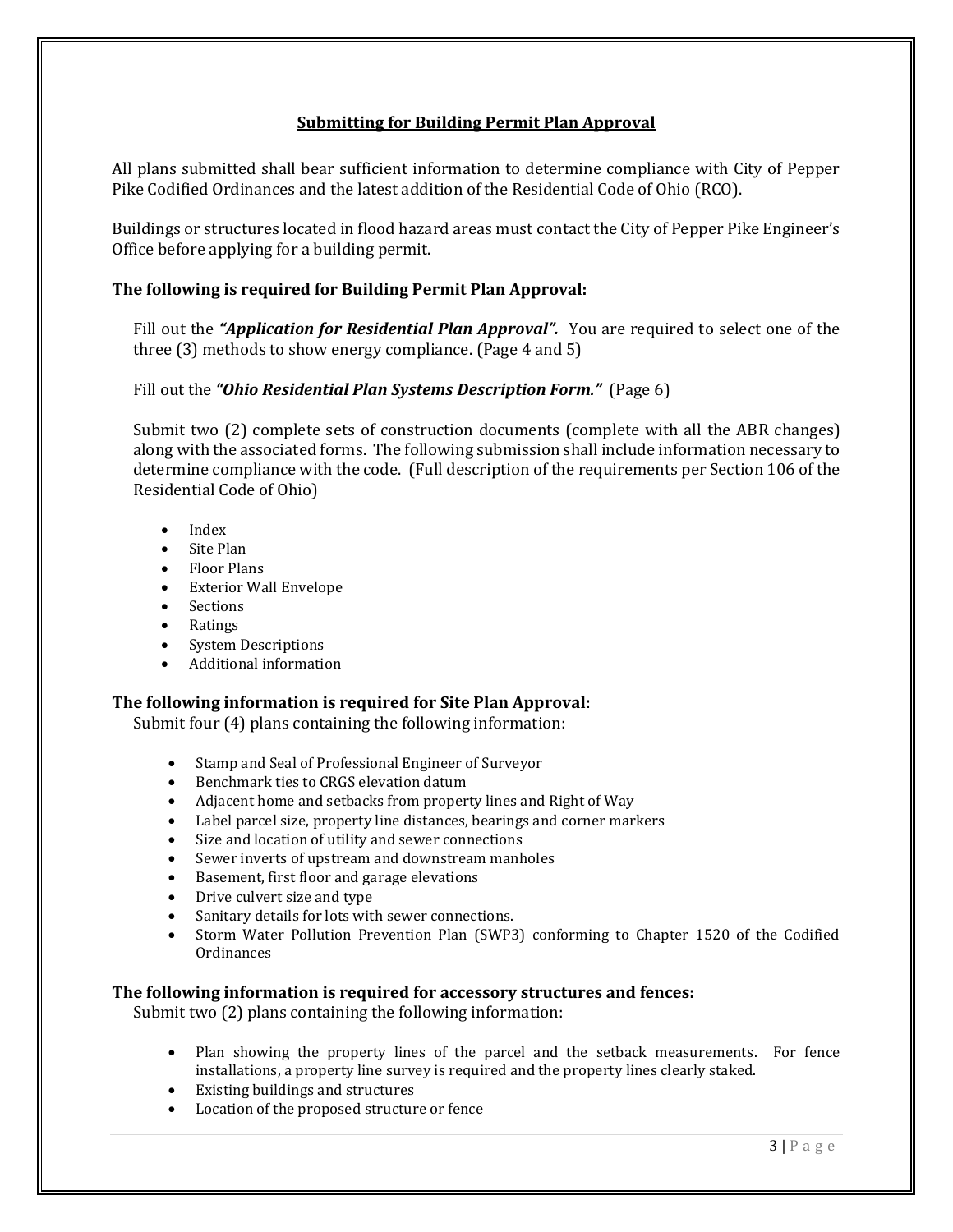

# **City of Pepper Pike Application for Residential Plan Approval**

## **Project Location:**

Address \_\_\_\_\_\_\_\_\_\_\_\_\_\_\_\_\_\_\_\_\_\_\_\_\_\_\_\_\_\_\_\_\_\_\_\_\_\_\_\_\_\_\_\_\_\_\_\_\_\_\_\_\_\_\_\_\_\_\_\_\_\_\_\_\_\_\_\_\_\_\_\_\_\_\_\_\_\_\_\_\_\_\_\_\_\_\_\_\_\_\_\_\_\_\_\_\_\_\_\_\_\_\_\_\_

#### **Type of Project:**

□ New Building Construction:  **□**Single Family Dwelling

□Two Family Dwelling

□Three Family Dwelling

□ Building Addition □ Building Alterations □ Building Repairs  $\Box$  Request Existing Bldg. C of O

## **Brief description of the scope of work covered under this application:**

#### **Property Owner Information:**

| Name                           |     |
|--------------------------------|-----|
| Address                        |     |
| City, State, Zip_<br>Phone No. |     |
|                                | Fax |
| Email                          |     |

\_\_\_\_\_\_\_\_\_\_\_\_\_\_\_\_\_\_\_\_\_\_\_\_\_\_\_\_\_\_\_\_\_\_\_\_\_\_\_\_\_\_\_\_\_\_\_\_\_\_\_\_\_\_\_\_\_\_\_\_\_\_\_\_\_\_\_\_\_\_\_\_\_\_\_\_\_\_\_\_\_\_\_\_\_\_\_\_\_\_\_\_\_\_\_\_\_\_\_\_\_\_\_\_\_\_\_\_\_\_\_\_\_\_\_\_ \_\_\_\_\_\_\_\_\_\_\_\_\_\_\_\_\_\_\_\_\_\_\_\_\_\_\_\_\_\_\_\_\_\_\_\_\_\_\_\_\_\_\_\_\_\_\_\_\_\_\_\_\_\_\_\_\_\_\_\_\_\_\_\_\_\_\_\_\_\_\_\_\_\_\_\_\_\_\_\_\_\_\_\_\_\_\_\_\_\_\_\_\_\_\_\_\_\_\_\_\_\_\_\_\_\_\_\_\_\_\_\_\_\_\_\_

#### **Applicant Information (Owner or designated representative):**

| Name<br>Address                        |     |
|----------------------------------------|-----|
| City, State, Zip<br>Phone No.<br>Email | Fax |

#### **Square Footage:**

| Check appropriate floor $(s)$ :     | Gross square footage per floor: |
|-------------------------------------|---------------------------------|
| $\Box$ Basement                     |                                 |
| $\Box$ First Floor                  |                                 |
| $\Box$ Second Floor                 |                                 |
| $\Box$ Additional floors            |                                 |
| Total Building Gross Square Footage |                                 |

#### **Cost of Construction:**

Cost of the work covered by this application: \_\_\_\_\_\_\_\_\_\_\_\_\_\_\_\_\_\_\_\_\_\_\_\_\_\_\_\_\_\_\_\_\_\_\_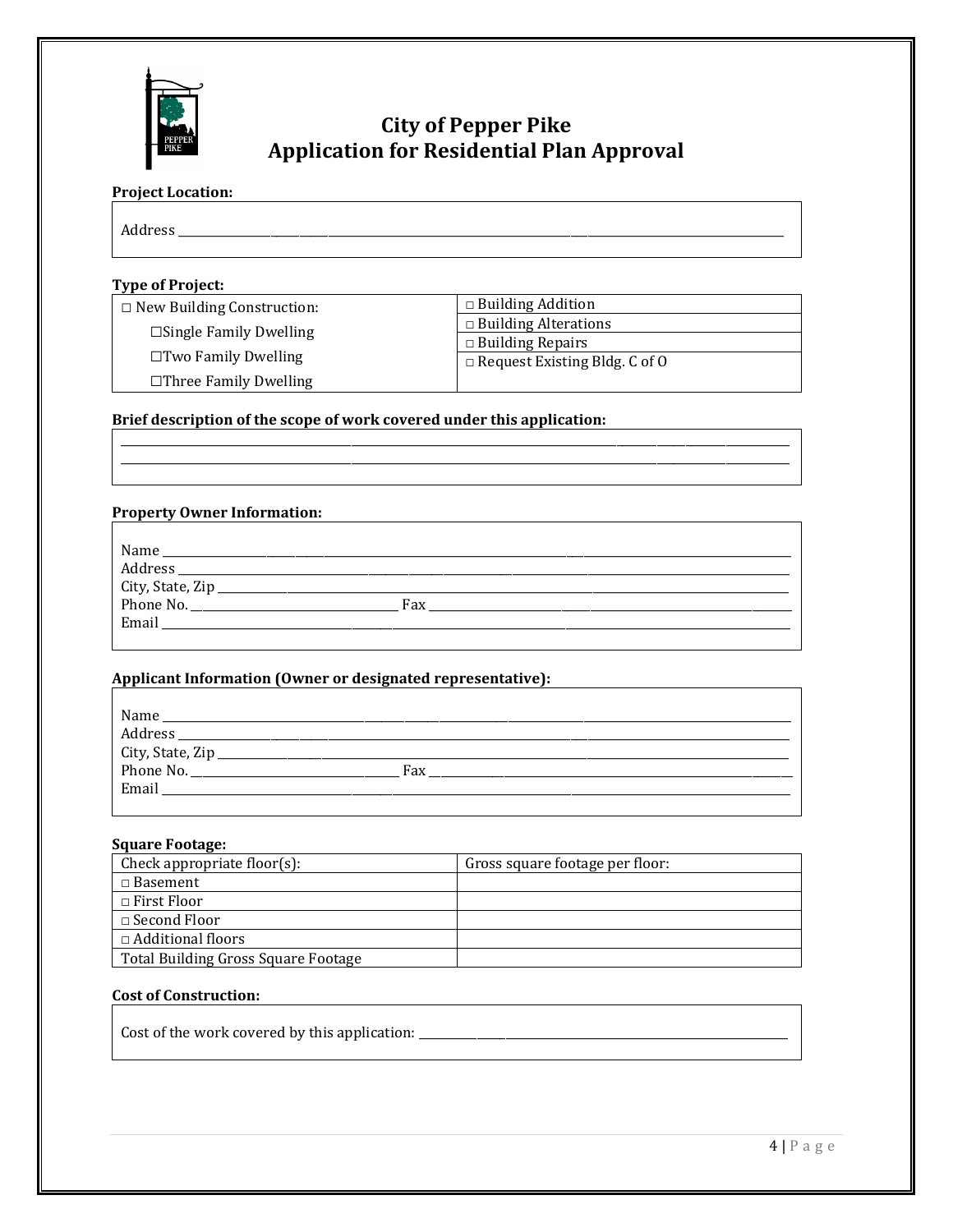**Energy Compliance: Applicant shall indicate one of the five energy compliance options below.**

- □ 2019 RCO Sections 1101.14 1104 Prescriptive Method\*\*
- □ 2019 RCO Section 1105 Simulated Performance\*\*
- □ 2019 RCO Section 1106 Energy Rating Index (ERI) \*\*
- □ 2019 RCO Section 1112 "The Ohio Home Builder's Association (OHBA) Alternative Energy Code\*\*

#### **Check one of the following:**

□Compliance Path #1

□Compliance Path #2

#### **\*\* Note: all four options above must have a blower door result of 5 ACH at 50 pascals or less**

□ 2018 International Energy Conservation Code (IECC) \*\*\*

## **Check one of the following:**

- □ Simplified Prescriptive
- □ Total UA Alternative
- □ Simulated Performance Alternative
- Energy Rating Index (ERI) Compliance Alternative

#### **\*\*\*Note: this option must have a blower door result of 3 ACH at 50 pascals or less**

#### **Certification:**

I certify that I am the  $\_\_$  owner  $\_\_$  agent for the owner, and all information contained in this application is true, accurate, and complete to the best of my knowledge. All provisions of laws and ordinances governing this type of work will be complied with whether specified herein or not. I authorize the City of Pepper Pike Building Department to enter this property for the purpose of site inspections for the duration of this project. All official correspondence in connection with this application should be sent to my attention at the address shown above.

Signature \_\_\_\_\_\_\_\_\_\_\_\_\_\_\_\_\_\_\_\_\_\_\_\_\_\_\_\_\_\_\_\_\_\_\_\_\_\_\_\_\_\_\_\_\_\_\_\_\_\_\_\_\_\_\_\_\_\_\_\_\_\_\_\_\_\_\_\_\_\_\_\_\_\_\_\_\_\_\_\_\_\_\_\_\_\_\_\_\_\_\_\_\_\_\_\_\_\_\_\_\_\_\_\_ Print Name \_\_\_\_\_\_\_\_\_\_\_\_\_\_\_\_\_\_\_\_\_\_\_\_\_\_\_\_\_\_\_\_\_\_\_\_\_\_\_\_\_\_\_\_\_\_\_\_\_\_\_\_\_\_\_\_\_\_\_\_\_\_\_\_ Date \_\_\_\_\_\_\_\_\_\_\_\_\_\_\_\_\_\_\_\_\_\_\_\_\_\_\_\_\_\_\_\_

**Falsification of a public document is a violation of the Ohio Revised Code section 2921.13(A)(5), a misdemeanor of the first degree, punishable by up to six (6) months imprisonment and a fine of \$1,000 or both.**

#### **THE AREA BELOW IS FOR OFFICIAL USE ONLY:**

| <b>Application No.:</b>  | Permit Fee:              |
|--------------------------|--------------------------|
| Date Applicant Notified: | Cash Deposit:            |
|                          | Engineering Fee/Deposit: |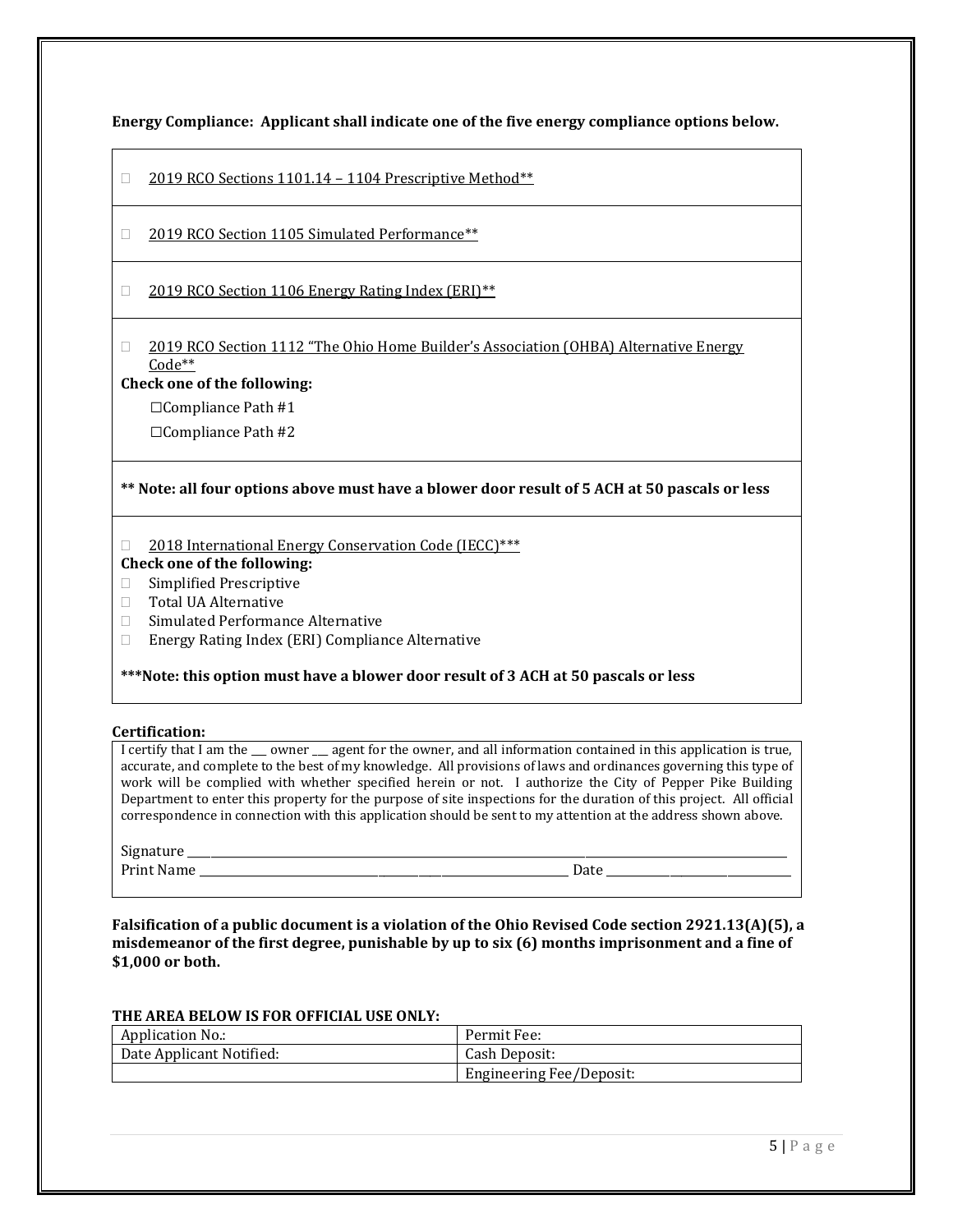## **City of Pepper Pike Ohio Residential Plan Systems Description Form**

#### **Electrical Design:**

Service Size:

Panel Location in dwelling: Size of Service Entrance Cable:

□ Overhead □ Underground

A. Provide a detailed electrical diagram for services over 200 amps for review and approval.

B. Provide detailed electrical and gas piping diagrams for generator installation.

#### **HVAC Design:**

**Heating** Equipment Type and Size:

□ Forced Air □ Boiler □ Heat Pump □ Electric □ Geothermal

Btu/h\_\_\_\_\_\_\_\_\_\_\_\_\_\_ Efficiency\_\_\_\_\_\_\_\_\_\_\_\_\_\_

Location of heating equipment in dwelling:

Type of Fuel:

Design Heat Loss:

**Cooling** Equipment Type and Size:

□ AC □ Heat Pump □ Geothermal

Btu/h\_\_\_\_\_\_\_\_\_\_\_\_\_\_ Efficiency\_\_\_\_\_\_\_\_\_\_\_\_\_\_ Location of cooling equipment in dwelling: Design Heat Gain:

## **Fuel Gas Design:**

| Size of Gas Main:                                  |
|----------------------------------------------------|
| Number of Fuel Gas Outlets:                        |
| Piping Materials:                                  |
| $\Box$ Steel Pipe Sch. 40 $\Box$ CSST $\Box$ Other |

## **Plumbing System Design:**

| Item            | No. | Item                    | No. | Item            | No. |
|-----------------|-----|-------------------------|-----|-----------------|-----|
| Water Closet    |     | Laundry Tub             |     | Sump pump       |     |
| Lavatory Sink   |     | Clothes Washer          |     | Backflow device |     |
| Hot Tub         |     | Dishwasher              |     |                 |     |
| Kitchen Sink    |     | Floor Drain             |     |                 |     |
| Bathtubs/Shower |     | <b>Hot Water Heater</b> |     |                 |     |
|                 |     |                         |     |                 |     |

## **Water Heater:**

□ Natural Gas □ Electric □ Tankless

Btu Gallons

Location of water heater in dwelling: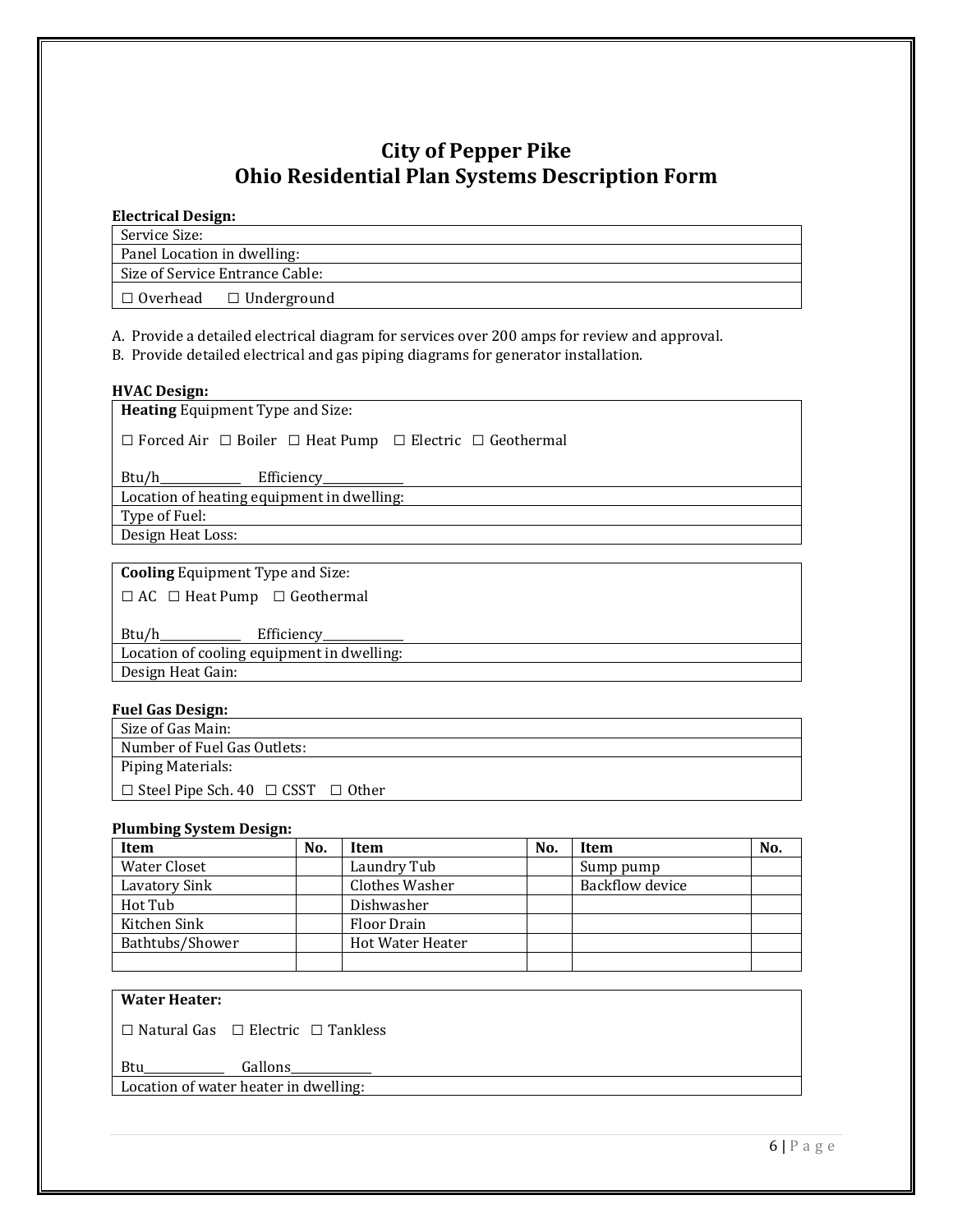#### **Provide Isometric Plan with submission**

## **Inspection Requirements**

- **Job Site Address** must be posted during entire construction project.
- **Approved Job Copy construction documents must be available on all jobs for the required inspection. If approved construction documents are not on the job site, a reinspection may be scheduled. A fee will be assessed for re-inspections.**
- **Re-inspection Fees** A re-inspection fee will be charged when the inspector must return to work that was not ready, building was locked and inspector could not gain access, approved construction documents not on site, and / or had failed a previous inspection. Fee must be paid prior to scheduling final inspection, or if two (2) fees are assessed on a project, fees are due before the next inspection is scheduled.
- **Scheduling Inspections** Contact the Building Department at 216-896-6134 Monday through Friday between the hours of 8:00 am – 11:30 am.

There is a minimum 24 hour notice for all inspections. Please be prepared to give the following information when scheduling your inspection:

- **Permit number**
- **Contractor**
- **Contractor contact name**
- **Phone number**
- **Type of inspection**

## **Required Inspections**

*(Full description of the requirements for the inspection per Section 108 of the Residential Code of Ohio)*

- Lot Line Markers
- Footers or Foundation Inspection
- Concrete slab and under-floor inspection
- Lowest Floor Elevation inspection
- Frame Inspection
- Lath or gypsum board Inspection
- Fire-resistant penetration Inspection
- Energy efficiency Inspection
- Testing of residential building service equipment

*Note: Manufacturer's installation instructions must be on site at the time of inspection for all equipment and appliances.*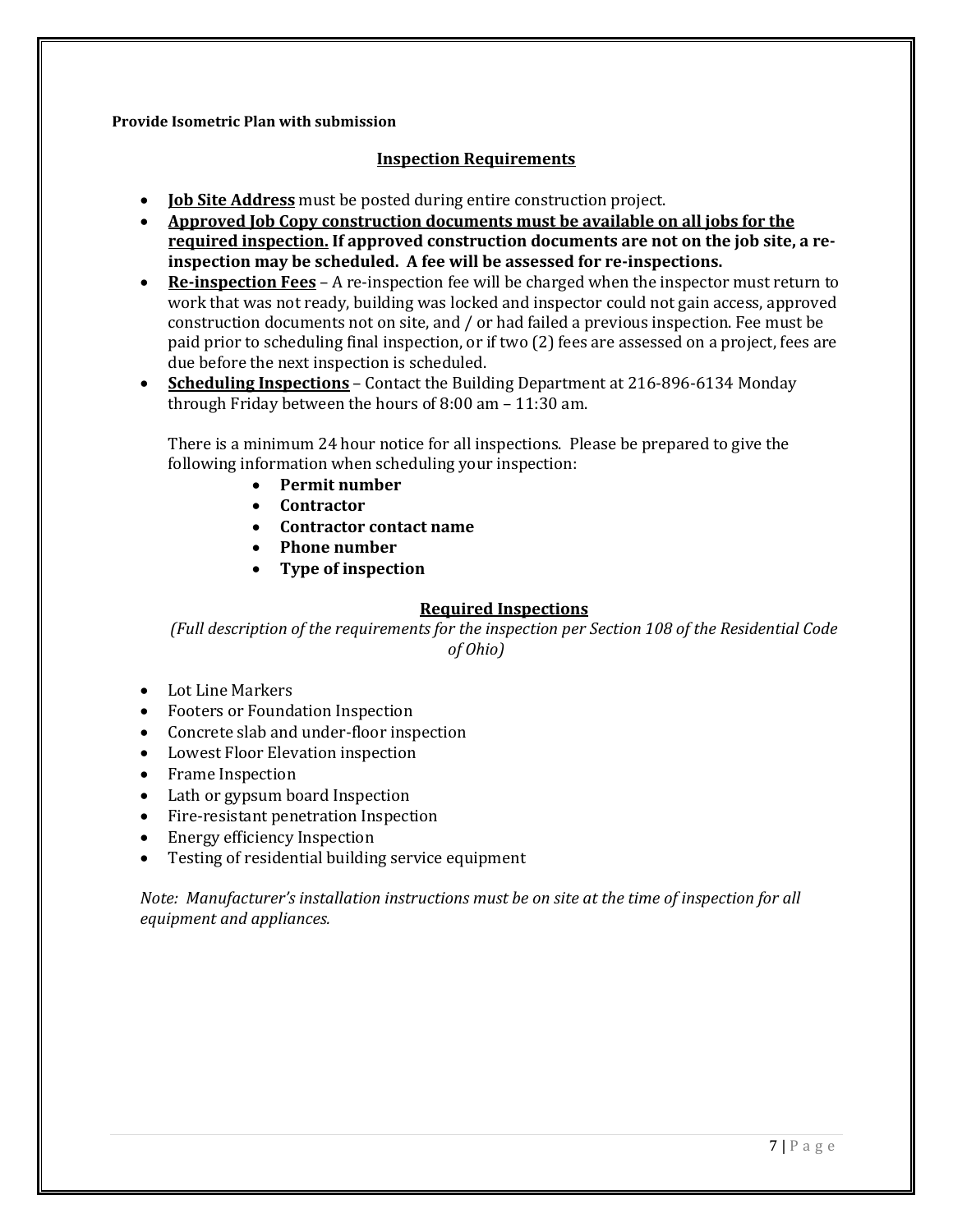## **Other Inspections**

## • **Fence post hole inspection:**

- $\circ$  Upon completion of footing forms, reinforcement, etc., but before placing and concrete.
- $\circ$  It is the property owner's responsibility to verify the property lot line locations.

## • **Roof inspection:**

- o **Ice Guard Inspection:** After Ice Guard is applied but before any roof coverings (shingles) are installed.
- o **Final Inspection:** For re-roof projects a final inspection is required. For all other projects a final roof inspection can be performed at the time of the final building inspection.

## • **Demolition inspection:**

- o **Clean Hole Inspection** If a structure being demolished has a foundation, an inspection is required after all concrete, stone, masonry etc. has been removed from the hole and before any clean backfill is placed.
- o **Final Inspection** A final inspection is required after all demolition debris, driveway (if applicable) and any other materials from the structure have been removed and all areas disturbed by the demolition are reseeded and prepared for new grass growth.

## • **Final inspection:**

- $\circ$  Upon completion of all phases of any construction. Final inspection approval is required upon completion and compliance with all phases of any construction **prior to occupancy.**
- o After payment of any re-inspection fees.

## • **Miscellaneous inspections:**

- o **Engineering:**
	- Engineer to review and approve site plan.
	- Engineer to inspect and survey the property after footers have been constructed but prior to construction of any walls.
	- Engineer to inspect and survey the property after first floor deck has been constructed.
	- Engineer to inspect and survey the property after final grade has occurred.

## • **Certificate of Occupancy:**

- $\circ$  Certificate of Occupancy will be issued after the following is completed and confirmed.
	- Final Inspection has been performed and construction is confirmed to be in compliance with the Approved Construction Document / Certificate of Plan Approval.
	- Final Grade / Drainage approval from the City Engineer.